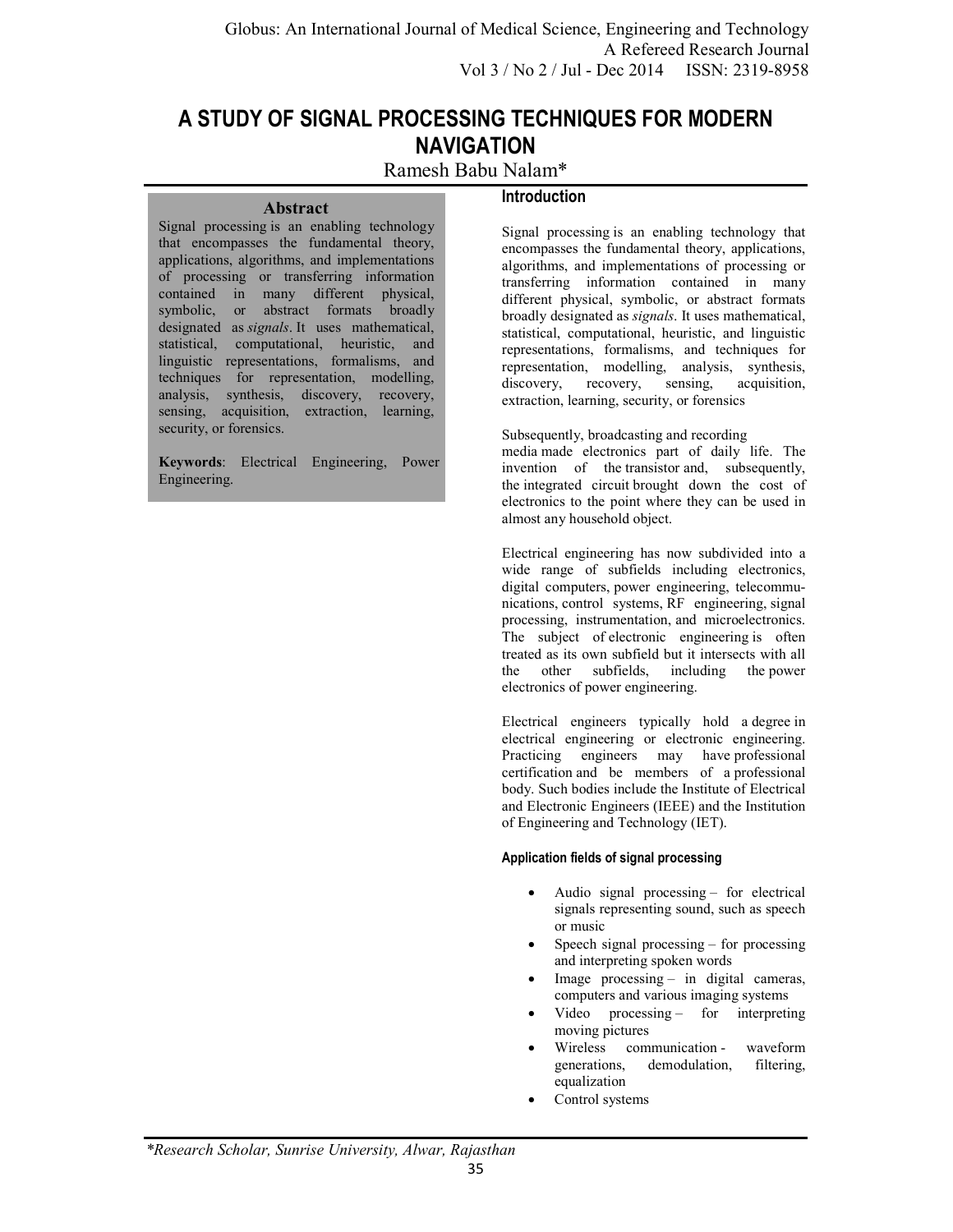- Array processing for processing signals from arrays of sensors
- Seismology
- Financial signal processing analyzing financial data using signal processing techniques, especially for prediction purposes.
- Feature extraction, such as image understanding and speech recognition.
- Quality improvement, such as noise reduction, image enhancement, and echo cancellation.
- (Source coding), including audio compression, image compression, and video compression.

# **CATEGORIES OF SIGNAL PROCESSING**

### **Analog signal processing**

Analog signal processing is for signals that have not been digitized, as in legacy radio, telephone, radar, and television systems. This involves linear electronic circuits as well as non-linear ones. The former are, for instance, passive filters, active filters, additive mixers, integrators and delay lines. Non-linear circuits include compandors,<br>multiplicators (frequency mixers and voltage- $(frequency$  mixers and voltagecontrolled amplifiers), voltage-controlled filters, voltage-controlled oscillators and phaselocked loops.

"Analog" indicates something that is mathematically represented by a set of continuous values; for example, the analog clock uses constantly moving hands on a physical clock face, where moving the hands directly alters the information that clock is providing. Thus, an analog signal is one represented by a continuous stream of data, in this case along an electrical circuit in the form of voltage, current or charge changes *(compare with digital signals below)*. Analog signal processing (ASP) then involves physically altering the continuous signal by changing the voltage or current or charge via various electrical means.

Historically, before the advent of widespread digital technology, ASP was the only method by which to manipulate a signal. Since that time, as computers and software became more advanced, digital signal processing has become the method of choice.

#### **Discrete-time signal processing**

Discrete-time signal processing is for sampled signals, defined only at discrete points in time, and as such are quantized in time, but not in magnitude.

*Analog discrete-time signal processing* is a technology based on electronic devices such as sample and hold circuits, analog time-division multiplexers, analog delay lines and analog feedback shift registers. This technology was a predecessor of digital signal processing (see below), and is still used in advanced processing of gigahertz signals.

The concept of discrete-time signal processing also refers to a theoretical discipline that establishes a mathematical basis for digital signal processing, without taking quantization error into consideration.

### **Digital signal processing**

Digital signal processing is the processing of digitized discrete-time sampled signals. Processing is done by general-purpose computers or by digital circuits such as ASICs, field-programmable gate arrays or specialized digital signal processors (DSP chips). Typical arithmetical operations include fixed-point and floating-point, real-valued and complex-valued, multiplication and addition. Other typical operations supported by the hardware are circular buffers and look-up tables. Examples<br>of algorithms are the East Fourier of algorithms are the Fast transform (FFT), finite impulse response (FIR) filter, Infinite impulse response (IIR) filter, and adaptive filters such as the Wiener and Kalman filters.

# **Literature Review**

The neural network is the suggested classifier in this paper. The suggested method in (Ward2000) is based on the Short Time Fourier Transform (STFT) as features and Finite Impulse Response Neural Network (FIRNN) as classifier. For performance evaluation, the authors have utilized the recorded data by Defense Research Establishment Atlantic using underwater son buoys in the Bedford Basin off Nova Scotia, Canada. The authors of (Farrokhrooz 2005) represented the acoustic radiated noise of ships by an AR model with appropriate order and coefficients of this model are used for classification of ships. A Probabilistic Neural Network (PNN) (Duda 2000) is used as the classifier and the AR model coefficients are used as the feature vector to this classifier. The performance of this method is examined by using a bank of real data files. The authors of (Xi-ying 2010) have analyzed the advantages and disadvantages between discriminating features extracted from power spectral density and higher order spectrum, and then combined the power spectrum density estimation and higher order spectrum to extract the distinguishable characteristics synthetically. The proposed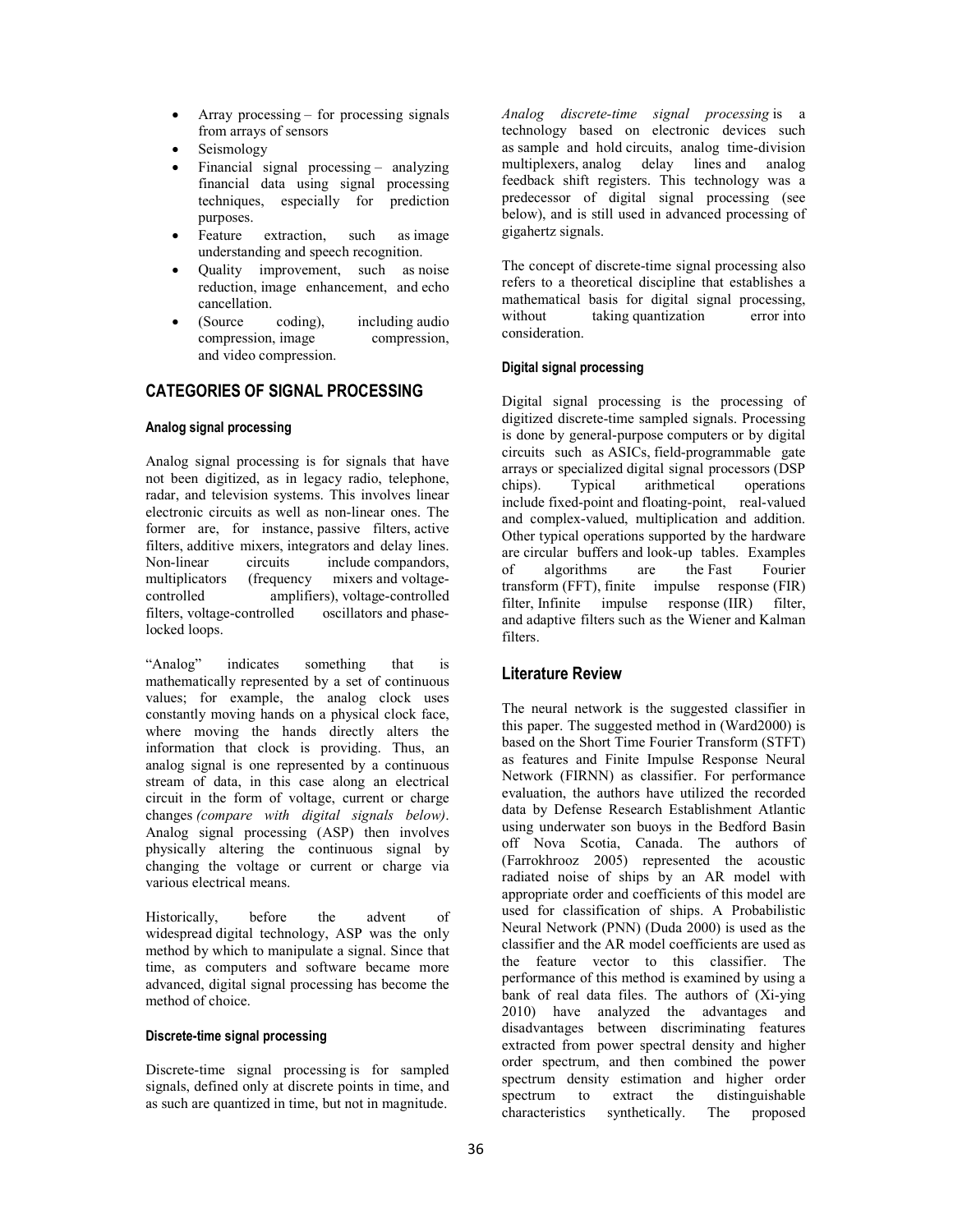classifier is a kind of Back Propagation (BP) neural network (Duda 2000) with some modifications. Two sets of discriminating features proposed in (Farrokhrooz 2011). The first set of features is extracted from AR model of radiated noise and the other is directly extracted from power spectral density of radiated noise. The proposed classifier is the modified probabilistic neural network, which is referred to Multi-Spread PNN (MS-PNN) and a method for estimating the parameters of classifier. Advanced technologies in SONAR systems have been thoroughly presented in (Silva 2009), the underwater wireless telecommunication networks challenges, signal processing techniques and current studies have been discussed in (Stojanovic 2006, Stojanovic 2008),State-of-the-Art in underwater acoustic sensor networks have been studied in (Akyildiz2006) and a survey on underwater networks can be found in (Peterson 2006). In addition, hardware issues have been considered in (Benson 2008) as pioneer works of underwater acoustic networks researches and developments. A secure technique for underwater wireless networks has been recently introduced by (Peyvandi 2010).

Electrophysiological sources of control in current BCIs In BCI systems, electrophysiological sources refer to the neurological mechanisms or processes employed by a BCI user to generate control signals. Current BCIs fall into seven main categories, based on the neuro mechanisms and recording technology they use. In Wolpaw et al (2002) BCI systems are categorized as five major groups. These categories are sensor motor activity, P300, VEP, SCP and activity of neural cell (ANC). In this thesis, two other categories were added: 'response to mental tasks' and 'multiple neuromechanisms'.

BCI systems that use non-movement mental tasks to control a BCI (e.g. Anderson et al (1995b) and Millan et al (1998)) assume that different mental tasks (e.g. solving amultiplication problem, imagining a 3D object, or mental counting) lead to distinct, task-specific EEG patterns and aim to detect the patterns associated with thesemental tasks from the EEG. BCI systems based on multiple neuromechanisms (e.g. Gysels et al (2005)) use a combination of two or more of the abovementioned Neuro mechanisms in a single design of a BCI system.

Note that although the designs that use direct cortical recordings are included as a separate group, direct cortical recording is a recording technology and not a neuromechanism. As shown in table 2, BCI designs that use sensor motor activity as the neural source of control can be further divided into three sub-categories: those based on changes in brain rhythms (e.g. the mu and

beta rhythms), those based on movement-related potentials (MRPs) and those based on other sensor motor activity.

The research in the Signal Processing Laboratory at Tampere University of Technology comprises several areas of interest, including audio signal processing, but an analysis of musical signals had not been attempted before this project. Therefore, the first step in finding music transcription literature was to contact the Acoustic Laboratory of Helsinki University of Technology. The staff of that department provided us with initial references and a wider framework of the research topics that should be involved.

### **Signal Processing**

The students and researchers working on various research areas are privileged to receive the mentorship of Dr. Jayachandran Nair, Distinguished Professor who has hands-on experience in various fields such as Computational<br>Seismology, Communication, Biomedical Communication, Engineering, Wireless Sensor Networks and Signal Processing. The research areas of PhD scholars focus on areas such as Biomedical Signal Processing , Speech Signal Processing and Brain Computer Interface.



Research in Biomedical Signal Processing involves EEG (Electroencephalograph) signal analysis of patients using modern Signal Processing methods. The work currently in progress is Epileptic EEG analysis for Classification, Modeling and Estimation of Brain states in Ictal, Preictal and Inter-ictal periods.



The research work on Speech Signal Processing is focused on Speech Recognition, Feature Extraction & Classification of languages particularly-Malayalam phonemes and recognition of Malayalam speech. Even though the primary focus is on Malayalam, the work is intended to be extended to other languages also in future.

The research work on Brain Computer Interface focuses on the study of EEG signals, use of modern Signal Processing techniques and Machine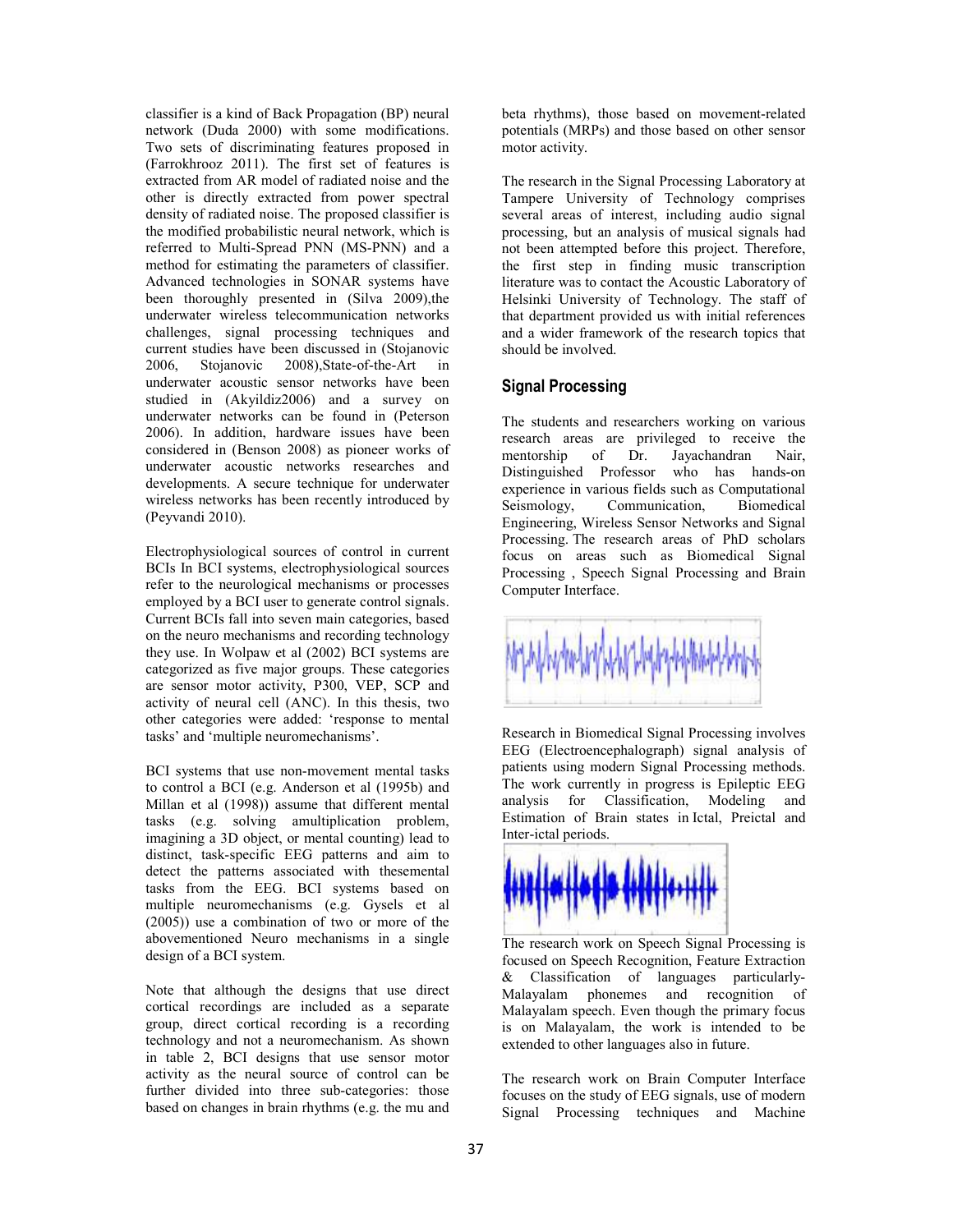Learning Algorithms for Pre-Processing, Removal of Artifacts, Segmentation, Classification and Characterization. The research will also be dealing with classification of signals generated due to normal, event evoked and pathological conditions. The functional aspects of these classified signals are then studied using various Signal Processing Algorithms and Machine Learning Techniques. The effects of external stimulus on EEG will also be studied under supervised and unsupervised condition. Learning Algorithms for Pre-Processing, Removal<br>of Artifacts, Segmentation, Classification and<br>Characterization. The research will also be dealing<br>with classification of signals generated due to<br>normal, event evoked and pa

### **Signal Processing Techniques**

Signal processing involves techniques that improve our understanding of information contained in received ultrasonic data. Normally, when a signal is measured with an oscilloscope, it is viewed in the time domain (vertical axis is amplitude or voltage and the horizontal axis is time). For many signals, this is the most logical and intuitive way to view them. Simple signal processing often involves the use of gates to isolate the signal of interest or frequency filters to smooth or reject unwante frequencies. axis is time). For many signals, gical and intuitive way to view<br>al processing often involves the<br>solate the signal of interest or<br>to smooth or reject unwanted

When the frequency content of the signal is of interest, it makes sense to view the signal graph in the frequency domain. In the frequency domain, the vertical axis is still voltage but the horizontal axis is frequency.



------Time Domain ---Frequency Domain (Magnitude)

The frequency domain display shows how much of the signal's energy is present as a function of frequency. For a simple signal such as a sine wave, the frequency domain representation does not usually show us much additional information. However, with more complex signals, such as the response of a broad bandwidth transducer, the frequency domain gives a more useful view of the signal.

Fourier theory says that any complex periodic waveform can be decomposed into a set of sinusoids with different amplitudes, frequencies and phases. The process of doing this is called

amplitudes, phases, and frequencies for each of the sinusoids that makes up the complex waveform. Adding these sinusoids together again will reproduce exactly the original waveform. A plot of the frequency or phase of a sinusoid against amplitude is called a spectrum. Fourier Analysis, and the result is a set of amplitudes, phases, and frequencies for each of the sinusoids that makes up the complex waveform. Adding these sinusoids together again will reproduce exactly the original wavef

The following Fourier Java applet, adapted with permission of Stanford University, allows the user to manipulate discrete time domain or frequency domain components and see the relationships between signals in time and frequency domains.

The top row (light blue color) represents the real and imaginary parts of the time domain. Normally the imaginary part of the time domain signal is identically zero.

The middle row (peach color) represents the the real and imaginary parts of the frequency domain.

The bottom row (light green color) represents the magnitude (amplitude) and phase of the frequency domain signal. Magnitude is the square root of the sum of the squares of the real and imaginary components. Phase is the angular relationship of the real and imaginary components. Ultrasonic transducer manufactures often provide plots of both time domain and frequency domain (magnitude) signals characteristic of each transducer. Use this applet to explore the relationship between time and frequency domains. The bottom row (light green color) represents the magnitude (amplitude) and phase of the frequency domain signal. Magnitude is the square root of the sum of the squares of the real and imaginary components. Phase is the an



ing Algorithm for Pre-Persons Result is a set of result is a set of result is a set of results of the results of the results of the results of the results of the results of the results of the results of the results of the Baron Jean Baptiste Joseph Fourier was a French mathematician who in his Theorie analytique de la chaleur (Analytical Theory of Heat), developed the technique known as Fourier Analysis. This technique has proven to have application in many other unrelated disciplines including (in our case) the analysis of electromagnetic signals. Fourier's Theorem essentially states that the frequency content of any signal can be described as the sum of a specific set of sine waves. The sine wave is the only pure frequency and any distortion of this shape represents harmonics of some fundamental frequency. Thus any wave, no matter how oddly shaped, can be broken down into its component sine waves. **Example:** Considerate is the relationship between time and frequency domains.<br> **Example:** The relationship between time and frequency domains.<br> **Baron Jean Baptiste Joseph Fourier was a French**<br>
mathematician who in his T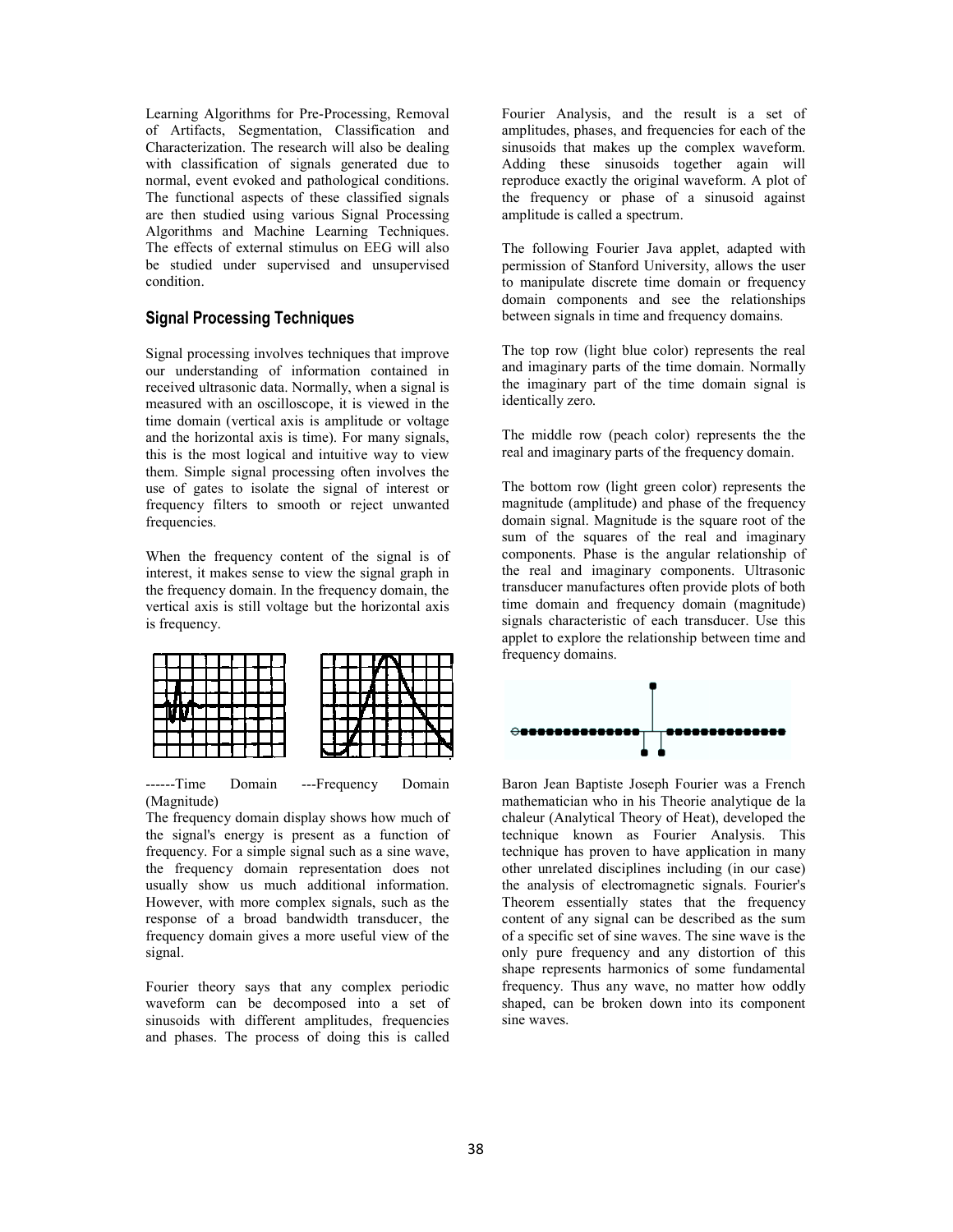

For example: fig.a shows a fundamental frequency with its 3rd harmonic. Combining them, we get a composite wave form that looks something like fig.b. If we combine enough harmonics of increasing frequency and decreasing amplitude, we end up with a near perfect "square" wave (fig.c). There are two types of Fourier Analysis. The first is Fourier Series analysis for periodic signals (i.e. signals that have exactly the same pattern for each cycle, such as quasars, 60Hz wall current noise or regular heart beats -also referred to as "time invariant" signals). The second form of analysis is called the Fourier transform which deals with non periodic signals such as the human EEG which varies continuously over time. Thus the Fourier transform of a non- periodic signal produces a continuous transform. When the input signal is periodic (repeats itself exactly with each cycle) its frequency content can be represented by a discrete set of numbers called the Fourier series coefficients. They signify the "weight" given each frequency that is required to reconstruct the original signal. Furthermore, the frequencies that correspond to these different coefficients are harmonically related; each being an integer multiple of some fundamental frequency. This thesis will confine itself primarily to exploring the background and application of the Fourier transform since this is the signal processing technique utilized in neuro feedback (the EEG being intensely non-periodic).

The Fourier transform is one of the most commonly used methods of signal analysis. It is simply a mathematical transformation that changes a signal from a time domain representation to a frequency domain representation thereby allowing one to observe and analyze its frequency content. Plotting a Fourier transform gives us a visual representation of the relative proportion of different frequencies in an input signal. Some examples: the FT of single sine wave would appear as a single spike (see below), indicating that only one frequency was present. Similarly, the noise from florescent lights appears as a prominent peak at 60 Hz. Where as the processing of a periodic signal with the Fourier series produces a discrete set of coefficients, a non-periodic signal requires a mathematical tool that will produce a continuous transform (i.e. one that changes continuously over time instead of the "photo-like" transform of the

periodic signal) . The Fourier transform therefore, requires something a bit more powerful. When moving from the time domain x(t) into the frequency domain  $X(f)$ , the time function  $x(t)$  must be evaluated for all values of t (time). The following is the actual Fourier transform which illustrates the mathematical relationship between the time domain  $x(t)$  and the frequency domain  $X(f)$ .

$$
X(f) = \int x(t)[\cos(-2\pi ft) + j\sin(-2\pi ft)]dt
$$

The product of the time function  $x(t)$  and a [complex trigonometric expression] yield the frequency function  $X(f)$  when integrated over time t for a specific frequency f (Integration involves finding the area defined by a specific function over small increments, in this case dt.) Go over that last sentence slowly three more times and then please note: Although mathematical formulas will appear in this paper they are more for historical significance than anything else. The emphasis will be on developing an intuitive understanding of the concepts discussed.

### **Methods**

Time-Frequency Methods The localization of a specific frequency at a particular time is the basic principle of time frequency analysis. The wavelet transform is a subclass of the general class of timefrequency domain analysis. It can be shown that the human ear is mathematically equivalent to a wavelet transformer. The wavelet transform is proving to be a highly useful tool in signal and image analysis, with hundreds of papers presented on the subject. The International Society for Optical Engineering (SPIE) has devoted four conferences on wavelet applications to date. Consider the continuous Fourier Transform,

$$
(\omega) = \int_{-\infty}^{\infty} f(t) e^{-j\omega t} c
$$

is taken over all time. The details of exactly when certain events take place, and the effects of those events on the signal, are smeared over the duration of the signal. This is due to the infinite support, or time duration, of the exponential kernel  $e^{-j\omega t}$ C.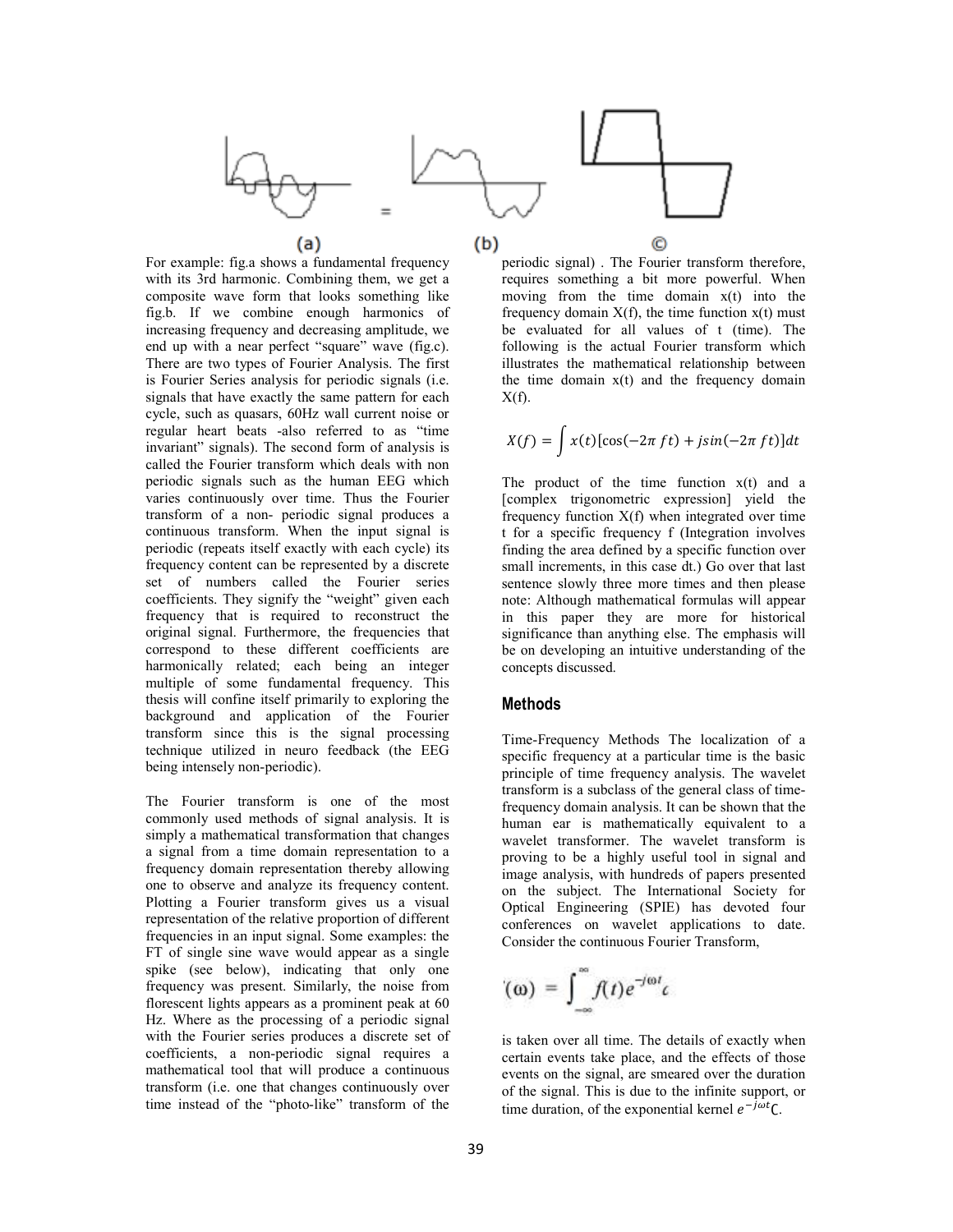The continuous wavelet transform (CWT) is

$$
_{\psi}(b,a) = \frac{1}{\sqrt{|a|}} \int_{-\infty}^{\infty} f(t) \psi\left(\frac{t-b}{a}\right)
$$

where the wavelet kernel  $\frac{1}{\sqrt{|a|}} \Psi\left(\frac{t-b}{a}\right)$  has replaced the exponential kernel of the FT, and is specified to have finite support, or finite duration in time and bandwidth. Thus, by scaling and shifting the wavelet, selective portions of the time-frequency plane may be analyzed.

Several approaches may be applied in the analysis of the mine data with the purpose of developing a detection/classification scheme. One-Dimensional analysis may be applied to the he individual A-Scans or slices of the C-Scans. 1- or 2-D analysis may be applied to the B-Scans or C-Scans. This is clarified in the following examples.

#### **Electromagnetic Resonance Methods**

In 1971 Baum postulated that the solution for electromagnetic interaction of currents due to an incident field, and the resulting scattered fields, could be formulated in terms of the singularities (poles) of the current distribution in the complex plane (The Singularity Expansion Method, or SEM). A key result of this postulate is that the pole<br>locations, and resulting summation of and resulting summation of exponentially damped sinusoids in the time domain, would be invariant with target orientation relative to the radar. SEM parameters for conducting bodies of revolution (BOR) were determined, and a classification method was devised which permitted the discrimination between two classes of conducting BOR. Studies of SEM parameters applied to dielectric materials have been conducted, but, as shown, the SEM parameters of conducting BOR vary considerably with burial depth when the object is placed in a lossy dispersive medium such as the ground. Additional research is required to determine whether electromagnetic resonances are a viable means of detection/classification of buried objects.

### **RESULT & DECISSION**

In the second case one realization of a Rayleigh fading process is generated. The statistics of the resulting process is estimated and compared with the analytical expected statistics. Finally, the last test case verifies that MC simulation gives the expected BER for transmission of  $\pi/4$ -DQPSK modulated symbols over a two-tap Rayleigh fading channel. Note that no equalizer is needed in these test cases since  $\pi$ /4-DQPSK modulation is used, where the information lies in the phase changes

(relative phase) and not in the phase itself (absolute phase).

#### **Case 1 - Simulation of an AWGN Channel**

In the first test case we consider a system with a channel that is subject to AWGN only, and verify the simulation results by comparing them with the theoretical results of the chosen modulation scheme. We use a setting where we transmit 10000  $\pi$ /4-DQPSK modulated symbols in each of the 10 Monte Carlo simulation runs at the rate of 24300 symbols/second. In Figure we show the BER curves for an over sampling factor of 13 employing SRRC filtering with roll-off factor 0.2. It is evident that the simulated and analytical BER are in good agreement. Consequently, we conclude that the simulator, with a high-degree of confidence, is correctly implemented.

#### **Conclusion**

The performance of wireless communications systems depends greatly on the propagation environment and the radio channel condition. An understanding of the wireless channel understanding of the wireless channel characteristics and the associated parameters is, therefore, an essential step in the simulation, analysis and design of wireless communication systems. This consequently allows the successful testing and evaluation of the performance of present and future wireless communication systems where the multimedia services and the advanced signal processing algorithms are expected to play a major role. This article presented physical, mathematical and statistical analysis of these systems. In addition, we have also presented an efficient and simple approach using Matlab for the simulation of digital wireless systems and compared its results with the theoretical analysis. The simulator can be easily adapted for the proper analysis and evaluation of the performance of emerging wireless technologies and services.

#### **References**

- 1. J. Alegre, M. Manzano, A. Pellacani, J. A. Lopez-Salcedo, E. Guerrero, G. Seco-Granados, "D2: Definition of the GNSS receiver module. Architecture and algorithms (155 pages)", Funding source: ESA project Moon-GNSS: Weak Signal Navigation on the Moon, Jun 03 2013.
- 2. Y. Alaoui, E. Aguado, J. A. Lopez-Salcedo, G. Seco-Granados, E. Domínguez, "D22: EMSAU validation plan (73 pages)", Funding source: EC project iGNSSrx, Jan 29 2013.
- 3. D. Lowe, Y. Alaoui, P. Vermaat, E. Domínguez, G. Seco-Granados, J. A. Lopez-Salcedo, E. Aguado, "D20: EMSAU